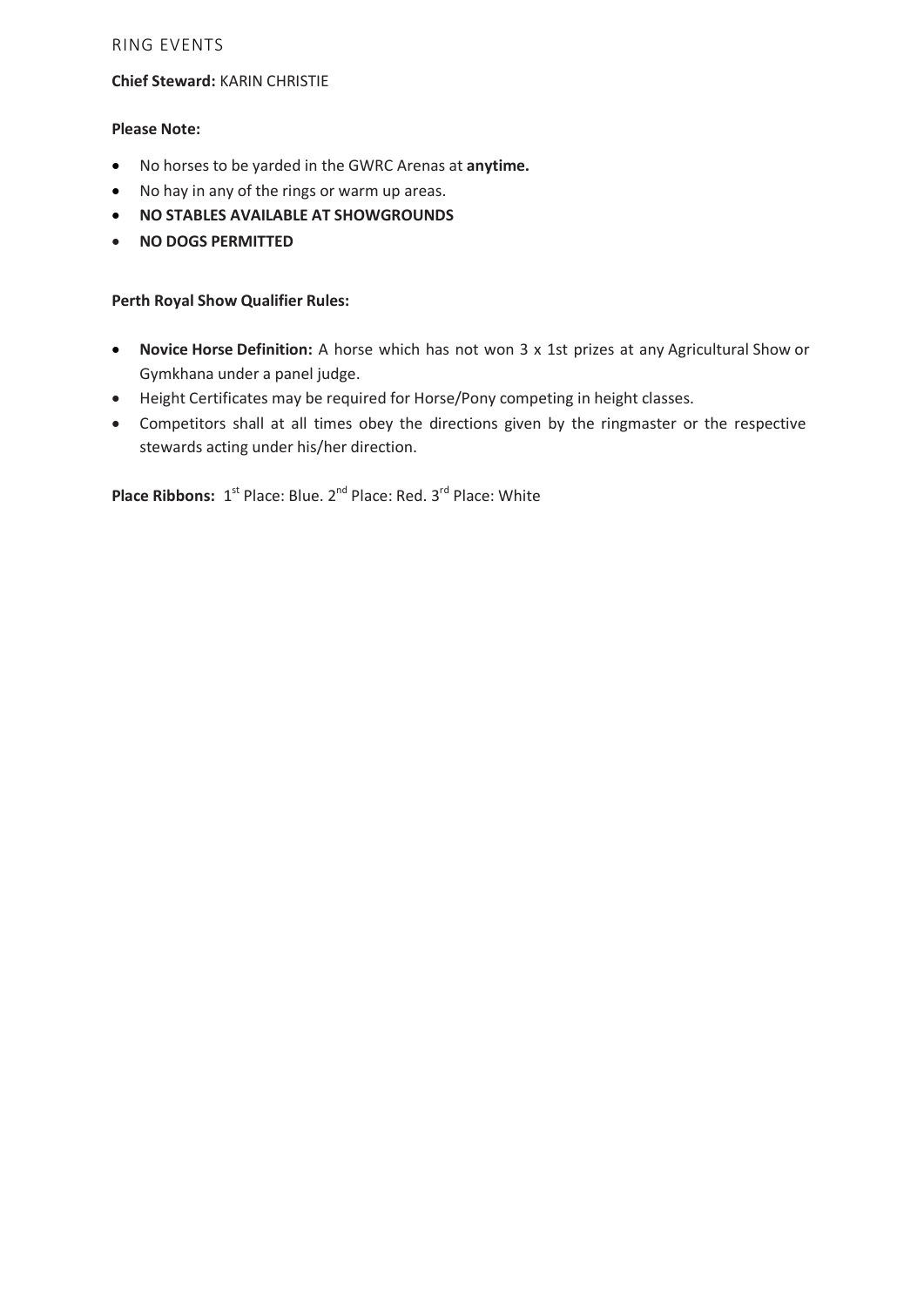# PONYS 14H & UNDER. RIDERS UNDER 17 YEARS (Ring No 1)

## *Perth Royal Show Qualifier*

| <b>NOMINATIONS:</b>    | 7.30-10am            |
|------------------------|----------------------|
| <b>RING COMMENCES:</b> | 10am                 |
| <b>JUDGE:</b>          | Announced on the day |
| <b>ENTRY FEE:</b>      | \$5.00 per entry     |

**PRIZE MONEY: 1st:** \$ 10.00 **2nd:** \$ 5.00 **3rd:** \$3.00

| <b>PRIZE MONEY: 1<sup>st</sup>:</b> \$ 10.00 <b>2<sup>nd</sup>:</b> \$5.00 <b>3<sup>rd</sup>:</b> \$3.00<br><b>ENTRY FEE:</b> \$5.00 per entry. |
|-------------------------------------------------------------------------------------------------------------------------------------------------|
| Rider 13 yrs and under 17 yrs                                                                                                                   |
| Rider 9yrs and under 13 yrs                                                                                                                     |
| Rider 8yrs and under                                                                                                                            |
| Champion and Reserve Champion Rider (from classes 1, 2 & 3)                                                                                     |
| Lead rein rider                                                                                                                                 |
| Lead rein pony hack 14h & under                                                                                                                 |
| Classes 4 & 5 riders to be 8yrs & under                                                                                                         |
| Novice pony 14h & under                                                                                                                         |
| Pony Hack 12.2h & under                                                                                                                         |
| Pony Hack over12.2h up to & including 14h                                                                                                       |
| Lightweight pony hack 14h & under                                                                                                               |
| Medium/heavyweight pony hack 14h & under                                                                                                        |
| Boy's pony hack 14h & under                                                                                                                     |
| Girl's pony hack 14h & under                                                                                                                    |
| Pleasure pony hack 14h & under                                                                                                                  |
|                                                                                                                                                 |

(Ponies may *only* compete in either Girl's or Boy's Pony Hack, not both.)

## **Champion and Reserve Champion Pony Hack (from classes 6 – 13)**

| 14 | Novice Show Hunter Pony 14h and under             |
|----|---------------------------------------------------|
| 15 | Show Hunter Pony 12.2h and under                  |
| 16 | Show Hunter Pony over 12.2h up to & including 14h |
| 17 | Lightweight Show Hunter Pony 14h and under        |
| 18 | Medium/Heavy Show Hunter Pony 14h and under       |
| 19 | Girls Show Hunter Pony 14h and under              |
| 20 | Boys Show Hunter Pony 14h and under               |

## **Champion and Reserve Show Hunter (from classes 14 – 20)**

## *Champion show hunter is eligible to present for Supreme Saddle Horse Exhibit at the end of the programmed events from rings 1 & 2*

|    | Pony 12.2h & under to be ridden in a snaffle                                                                      |
|----|-------------------------------------------------------------------------------------------------------------------|
|    | Pony over 12.2h up to & incl 14h to be ridden in a snaffle                                                        |
| 23 | Consolation Pony Hack 14h and under – not to have been placed 1st, 2nd or 3rd in any<br>event today ** FREE ENTRY |

## GALLOWAYS, HACKS & SHOW HUNTERS OVER 14H (Ring No 2)

## *Perth Royal Show Qualifier*

| <b>NOMINATIONS:</b>    | $7.30$ am – 10am |  |  |  |
|------------------------|------------------|--|--|--|
| <b>RING COMMENCES:</b> | $10.30$ am       |  |  |  |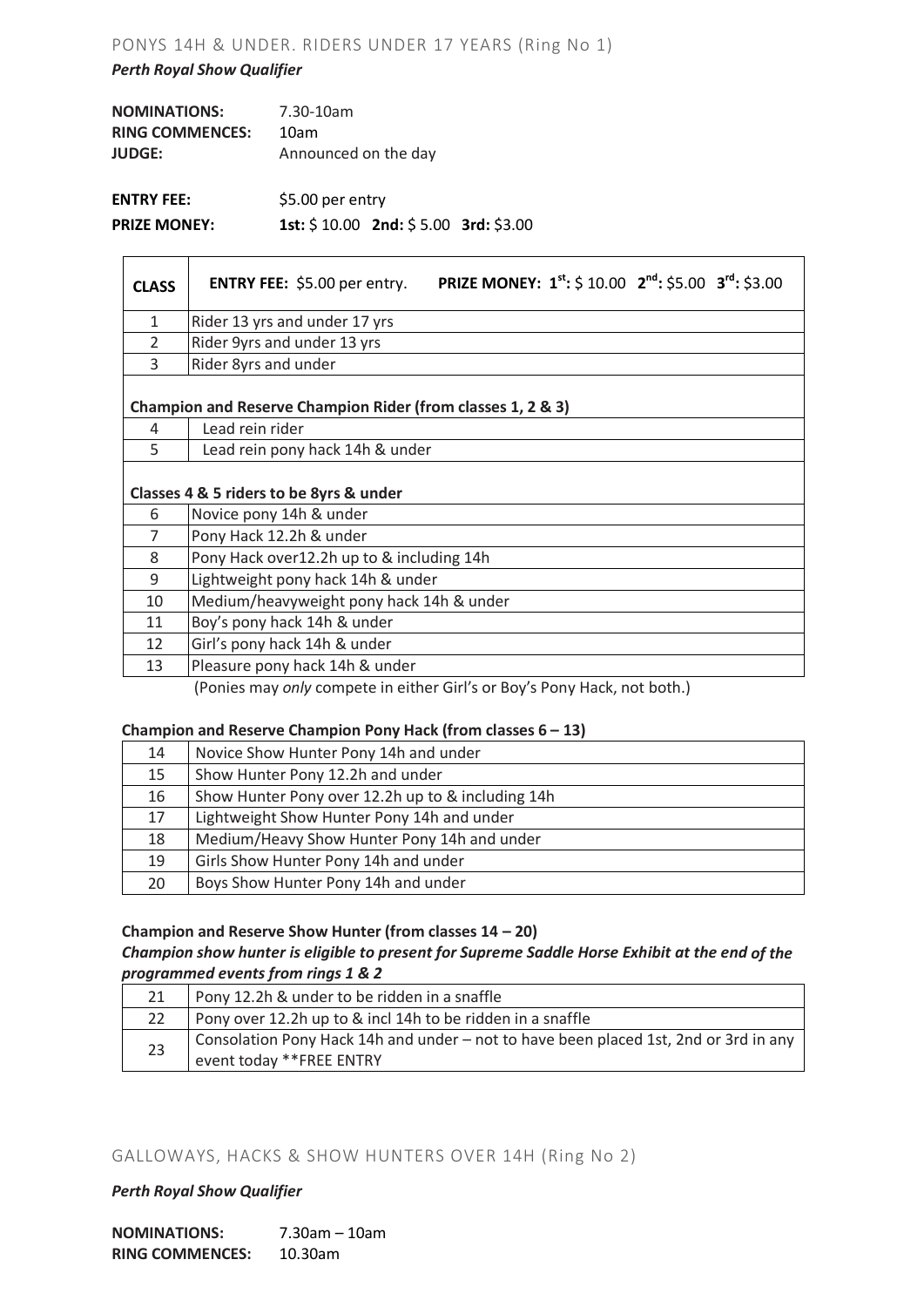**JUDGE:** Announced on the day

| <b>ENTRY FEE:</b>   | $$10.00$ per entry |                                         |  |  |
|---------------------|--------------------|-----------------------------------------|--|--|
| <b>PRIZE MONEY:</b> |                    | 1st: $$10.00$ 2nd: $$5.00$ 3rd: $$3.00$ |  |  |

| <b>CLASS</b> | <b>ENTRY FEE:</b> \$10.00 per entry. | <b>PRIZE MONEY:</b> $1^{st}$ : \$ 10.00 $2^{nd}$ : \$5.00 $3^{rd}$ : \$3.00 |  |
|--------------|--------------------------------------|-----------------------------------------------------------------------------|--|
|              |                                      |                                                                             |  |
|              | Rider 17 years and under 35 years    |                                                                             |  |
|              | Rider 35 years and over              |                                                                             |  |

# **Champion and Reserve Champion Senior Rider (From classes 1 & 2)**

| Novice Small Hack over 14h up to and including 15h |
|----------------------------------------------------|
| Novice hack over 15h                               |
| Small Hack over 14h up to and including 15h        |
| Hack over 15h                                      |
| Lightweight Small Hack over 14h up to and incl 15h |
| Lightweight Hack over 15h                          |
| Medium/heavy Small Hack 14h up to and incl 15h     |
| Medium/heavy Hack over 15h                         |
| Ladies/Girls Hack over 14h                         |
| Gents/Boys Hack over 14h                           |
| Pleasure hack over 14h to be ridden in a snaffle   |
|                                                    |

(Horses may only compete in either the Ladies or the Gentlemen's Hack class not both)

## **Champion and Reserve Hack (From classes 3 – 13)**

| 14 | Novice Show Hunter over 14h                            |
|----|--------------------------------------------------------|
| 15 | Show Hunter Small Hack over 14h up to and incl 15h     |
| 16 | Show Hunter over 15h                                   |
| 17 | Lightweight Small Hunter 14h up to and incl 15h        |
| 18 | Lightweight Hunter over 15h                            |
| 19 | Medium/Heavyweight Small Hunter 14h up to and incl 15h |
| 20 | Medium/Heavyweight Hunter over 15h                     |
| 21 | Ladies/Girls Show Hunter over 14h                      |
| 22 | Gents/Boys Show Hunter over 14h                        |

# **Champion and Reserve Champion Show Hunter (From classes 14 – 22)** *Champion show hunter is eligible to present for Supreme Saddle Horse Exhibit at the end of the programmed events from rings 1 & 2.*

## SHOWJUMPING (Ring No 3)

**COMMENCES:** 9.30am **NOMINATIONS CLOSE:** 7.30- 10am

**ENTRY FEE:** See Below **PRIZE MONEY:** See Below

All riders must be EWA members or associates members or PCAWA members under 18yrs or for events 1 and 2 members of the Chapman Valley Agricultural Society Inc. A EWAlevy of \$2.50 perstart with a ceiling of \$15 per rider will apply, additional to entry fee.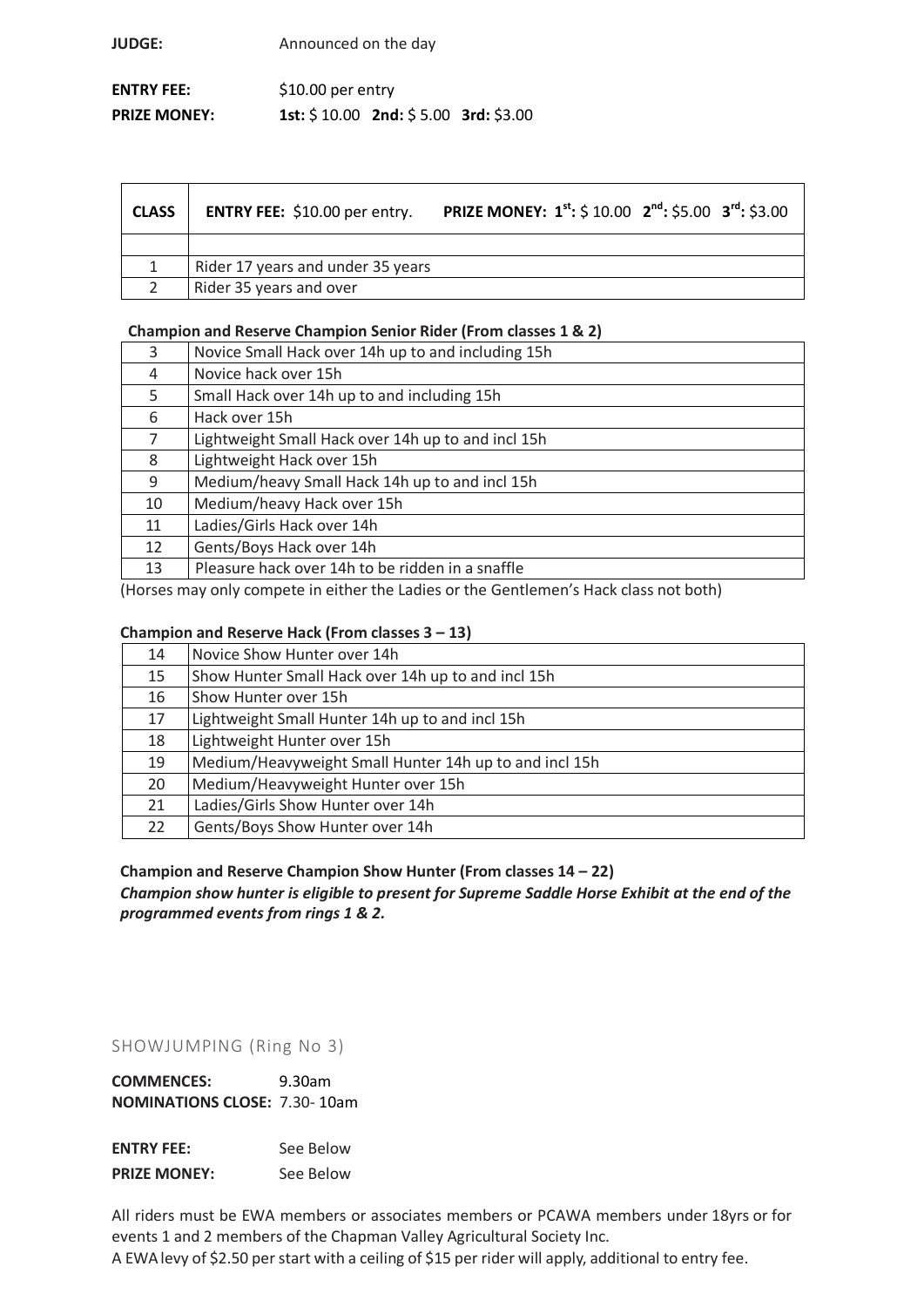Horses may only start in up to two classes from Class 1 to 5 plus one class from Class 6 to 8.

| <b>CLASS</b>   | <b>ENTRY</b> |                                                                                                                           | 1st | 2nd | 3rd | 4th | 5th |
|----------------|--------------|---------------------------------------------------------------------------------------------------------------------------|-----|-----|-----|-----|-----|
|                | \$           |                                                                                                                           | \$  | \$  | \$  | \$  | \$  |
| 1              | 10           | Horse & Pony, table A, Max Height 60cm (article<br>238.2.2)                                                               | 30  | 20  | 10  |     |     |
| 2              | 10           | Horse & Pony, Table A, Max Height 80cm (article<br>238.2.2)                                                               | 30  | 20  | 10  |     |     |
| 3              | 10           | Unregistered Horses & Ponies and Registered<br>Horses Table A, with less than9 points, Max height<br>1m (article 238.2.2) | 30  | 20  | 10  |     |     |
| 4              | 15           | Registered Horses, table A, with no less than16<br>points, Min height 1m, Max height 1.15m                                | 70  | 60  | 50  | 40  | 20  |
| 5              | 20           | Registered Horses, Table A, Max Height for 1st<br>round 1.20m                                                             | 100 | 80  | 60  | 40  | 20  |
| 6              | 20           | Registered Horses, Top Score, Max height 1.20m                                                                            | 100 | 80  | 60  | 40  | 20  |
| $\overline{7}$ | 10           | Registered Horses, Top Score, Max height 1.10m                                                                            | 70  | 60  | 50  | 40  | 20  |
| 8              | 10           | Registered & Unregistered Horses, Top Score, Max<br>height 1m                                                             | 30  | 20  | 10  |     |     |